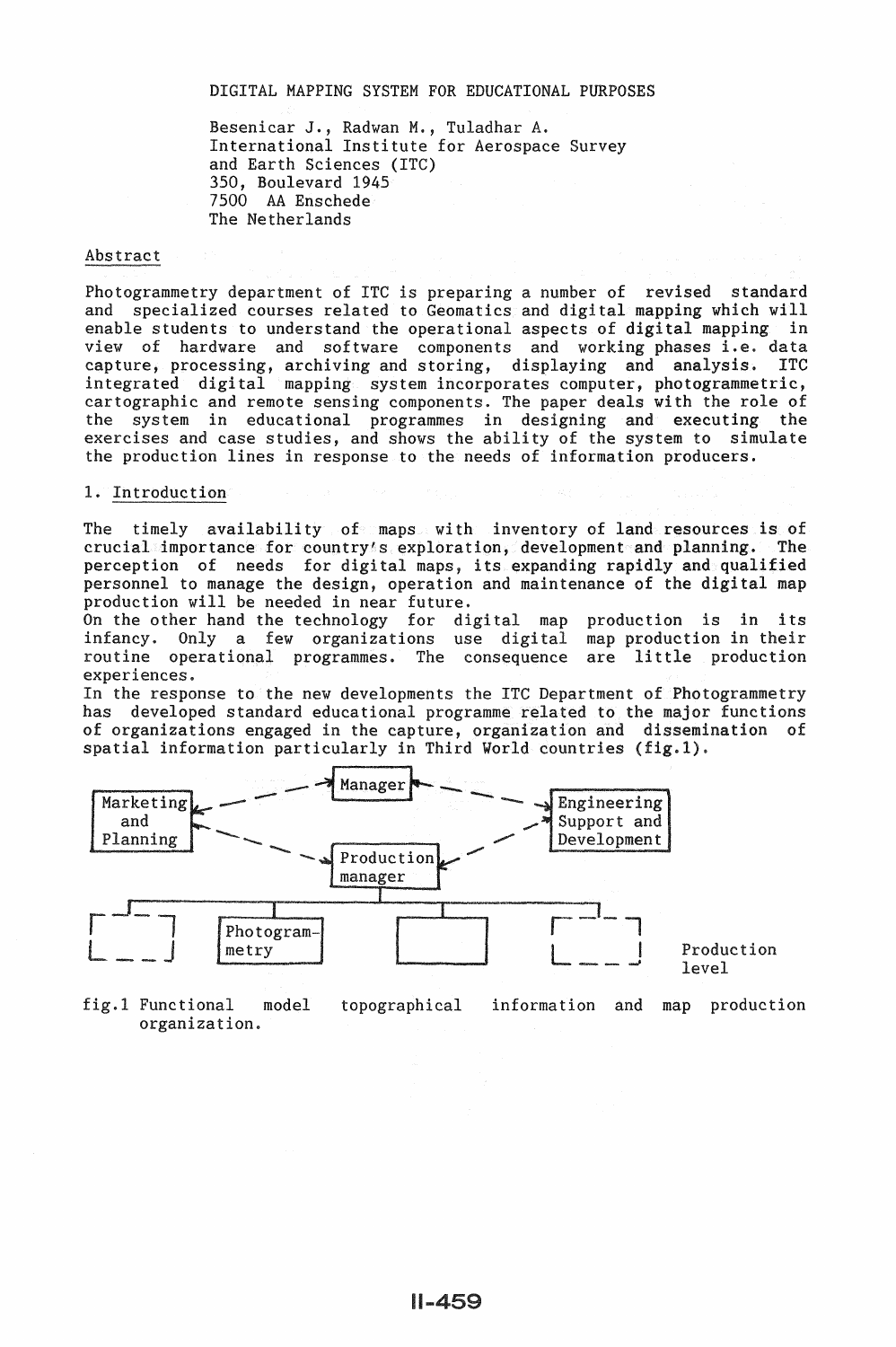Standard educational program consists of:

- 1 year course for Photogrammetric Production Supervisor leading to post graduate diploma;
- 2 years course for Map Production Engineering Support and Development Leading to MSc. degree;
- 3-4 month course for Overall Production Manager for map production;
- 2 weeks seminar for top-executives of National Surveys and Mapping organizations.

In addition to standard programme the department has also developed "tailored" courses with specific reference to the environment in particular country:<br>- Course for management of integrated digital map production;

- 
- Course for engineering support of integrated digital map production.

This paper intends to describe the concept of the integrated digital map production and to give the relevant information about tailored courses.

# 2. Concept of Integrated digital map production system

The concept of Integrated digital map production system (fig.2) is based on the following aspects:

- The products should be able to support user queries of topographic data for GIS operations;<br>- Optimal integration of data sources, techniques and facilities;
- 
- Production environment reflecting facility, management and maintenance; Support conventional base mapping.
- 



Figure 2: Concept of the integrated digital maps production system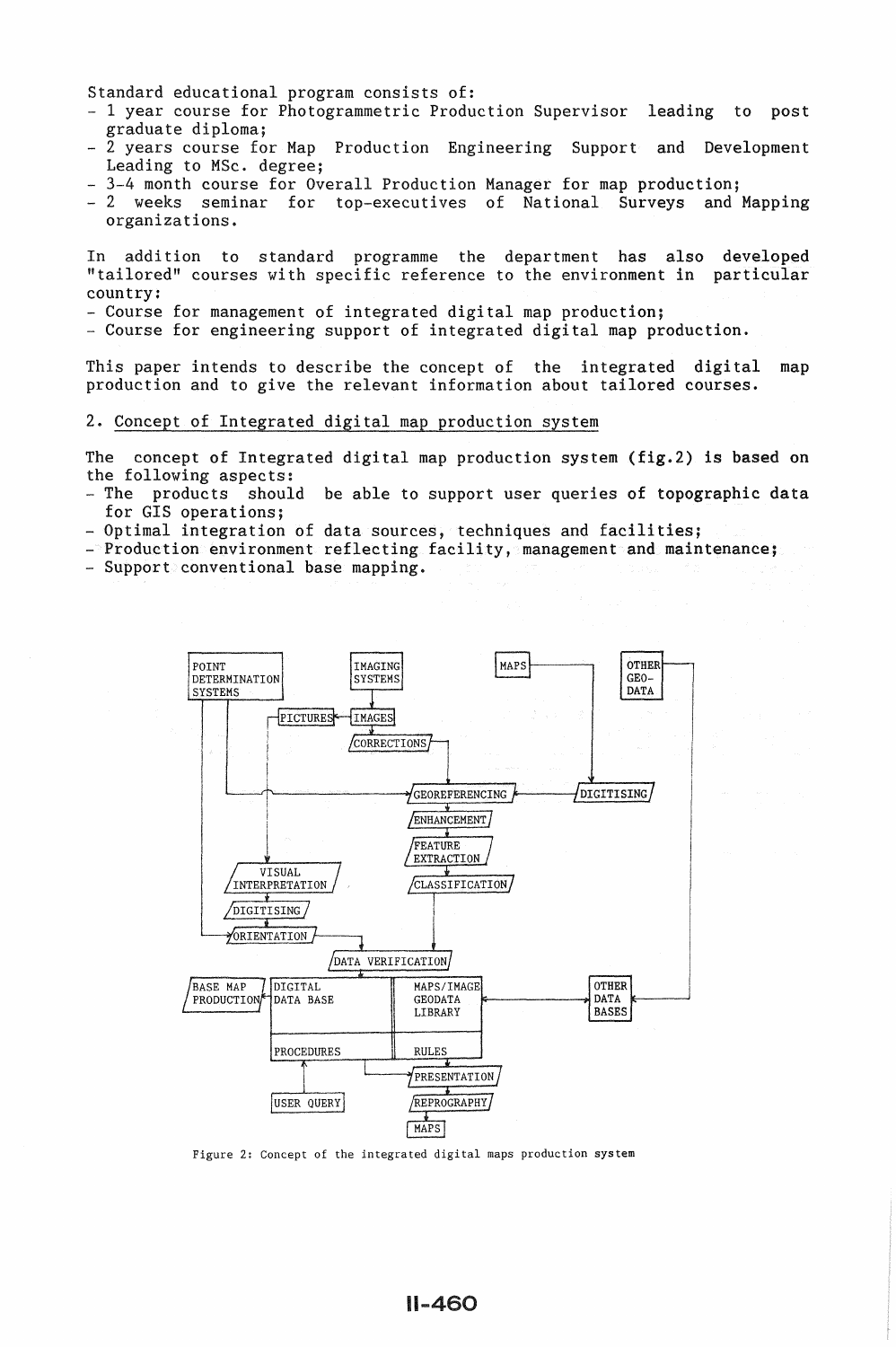User requirements influence the data base content, its data structure and data organizations and data format characteristics.

Integrated digital map production system employ different components for  $\delta$  (position determination systems, digitization of maps and other geodata), data processing methods (computer assisted photogrammetry, computer assisted cartography and digital image processing) and data presentation.

Data processing and presentation methods are realised as production lines in the system reflecting aspects of management (cost, personnel, maintenance). Digital techniques in the system for digital map production support also the relevant phases in conventional map production.

#### 3. Courses design

The concept of Integrated digital map production system is used to design special courses for management and technical support levels. The difference between these two levels is made in accentuating the relevant functions of the system (fig. 2).

3.1 Course objectives

3.1.1 Management level

The cobjectives of special 4-month course for management level are the following:

- Link data sources to user defined products through the use of integrated digital techniques;
- $-$  Issues related to design and implementation of digital topographic database;
- Management of facilities (hardware and software maintenance, documentation and security of the system management of archived data);
- Quality control and system performance characteristics (in terms of costs and reliability).

The entry requirement for this course is university degree with managerial experiences in map production environment.

3.1.2 Technical support level.

The staff at this level will be responsible to transform concepts into system design, conduct problem analysis, evaluate the proposals and design changes to the system.<br>A one year course was designed with the following objectives:

- 
- Examine the feasibility study to create integrated digital map production system in terms of system environment, system acceptance, technology available etc.;  $\blacksquare$  - Perform the functional design of the system defining its overall functions
- reflecting user requirements;
- Perform technical design of the system defining data sources, hardware and software components for data collection, processing, modeling<br>and presentation;
- Perform the prototype of the performance in terms of reliability and cost; Transfer of knowledge within production or education organization.
- The entry requirement for this course is university degree with production experience in one of mapping disciplines (surveying, photogrammetry, cartography or digital image processing).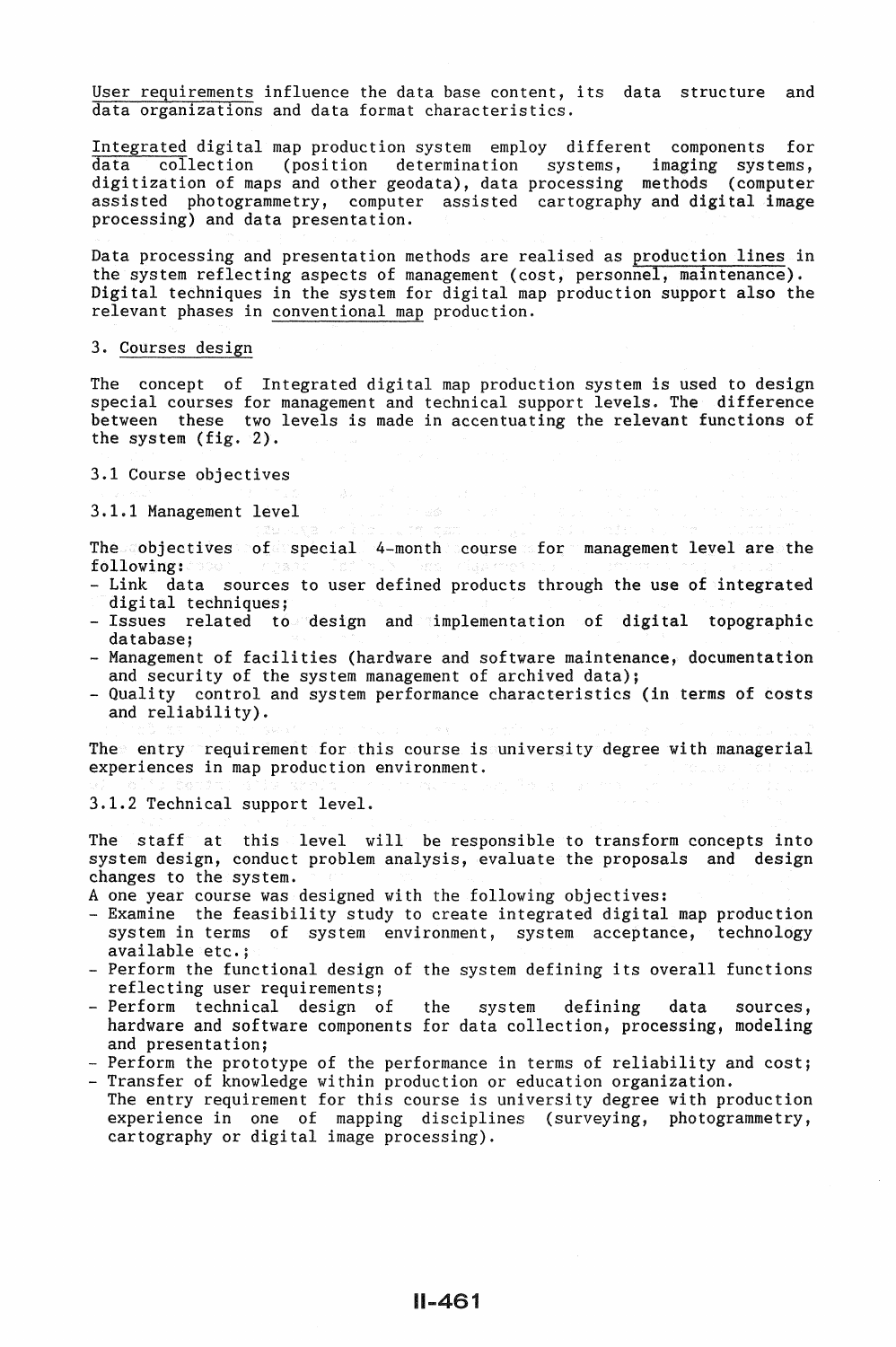## 3.2 Subject areas of the courses

For the design of the content of the courses the following general subject areas were identified for Integrated digital map production system:

- Planning and management of integrated mapping activities and processing techniques for production of topographic and thematic databases and their updating;
- Structural model for the interpretation, extraction, classification, coding and presentation of topographic entities using integrated digital mapping techniques:
- Integrated data collection, processing and presentation system including<br>computer assisted photogrammetry, cartography and digital image computer assisted photogrammetry, cartography and digital processing:
- Geo-information data bases including decisions on contents and data structure, archiving and storage, retrieval and presentation, distributed data bases and computer networking.

3.2.1 Management level

Emphasis is put on examining the various alternatives in production, decision making on information contents, specifications and optimization of processes.

Course for the management level consists of blocks, relating the relevant lectures and exercises. The content of each block is the following: lectures and exercises. The content of each block is the following: 4<br>- Introduction to integrated digital map production system;<br>- Technology update (computer operation, selected subjects from computer

- 
- assisted photogrammetry, cartography and digital image processing with
- exercises);  $\frac{1}{2}$  case study consisting of technical design of production line (DTM production line, digital map revision production line);<br>- Principles and functions of geo-information data bases;<br>- Facility management.
- 
- 

# 3.2.2 Technical support level and the state

The content of the blocks for this course is oriented towards system design, optimization of various processes and quality control. Blocks and subjects are the following:

- Introduction of concepts of geo-information systems with introduction to information theory;
- Basic knowledge (applied mathematics and statistics, computer sciences, imaging systems, position determination systems, cartographic projections, databases, data structures, database management, data manipulation);
- Integrated data collection, processing and presentation (data collection from images, maps and other sources, data verification and conditioning, data presentation);
- 
- Management (facility management, testing, quality control);<br>- Project (design of the digital production line for topographic data and perform the modelling according to specific user query);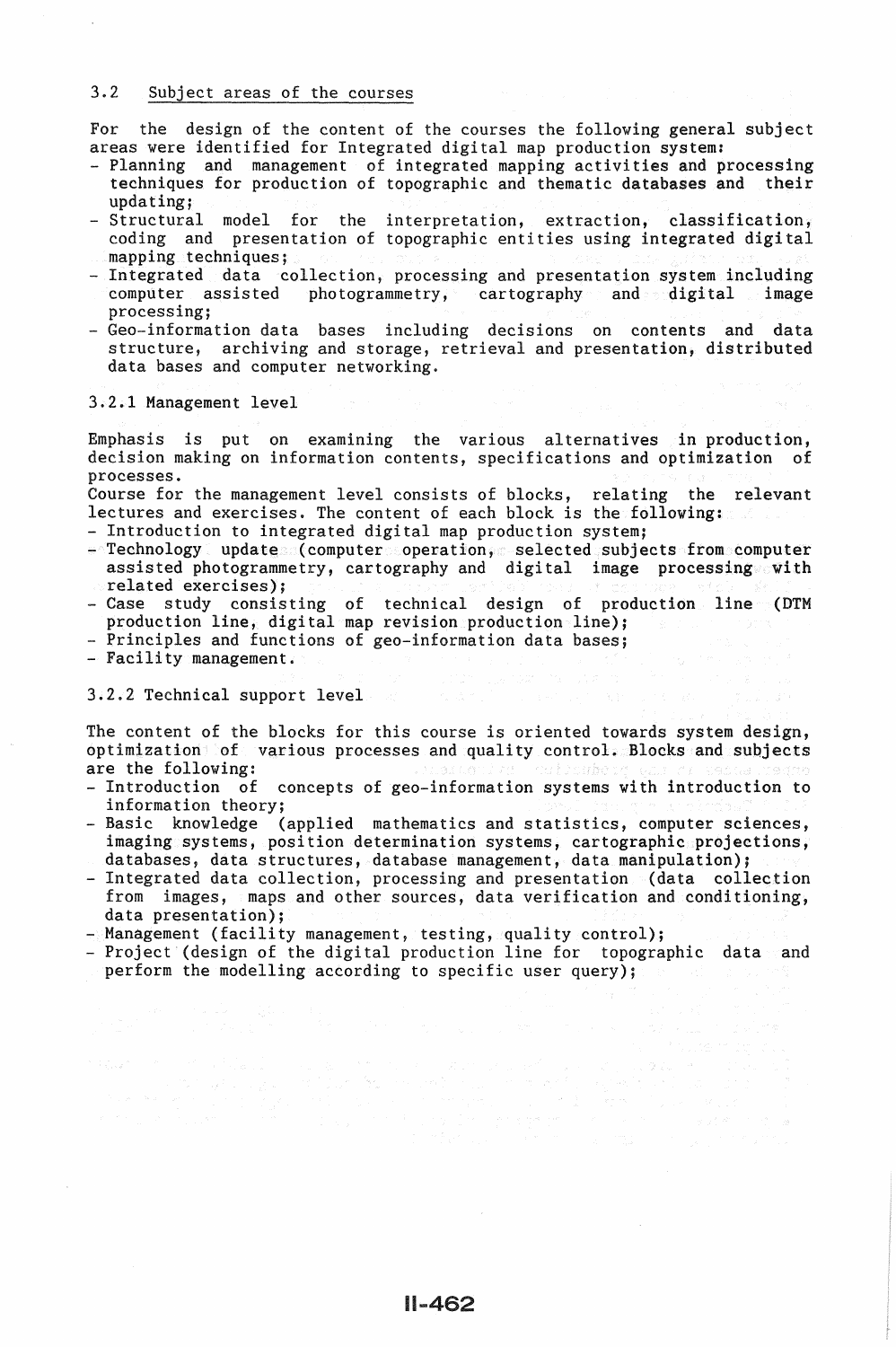# 4. ITC integrated digital mapping system:

Figures 3 and 4 outline the various hardware and software components of ITC integrated digital mapping system. System hardware components consist of photogrammetric analytical and computer supported plotters, digital image processing, facilities and cartographic digitizers, plotters and interactive<br>graphic stations. Software components of the system support the data Software components of the system support the data collection from different subsystems and data transfer, data editing, verification, archiving, storing and data presentation. The system is used for realisation of exercises, case studies and projects for courses for managerial and technical support level.



fig.3 ITC Integrated digital map production system (hardware components)